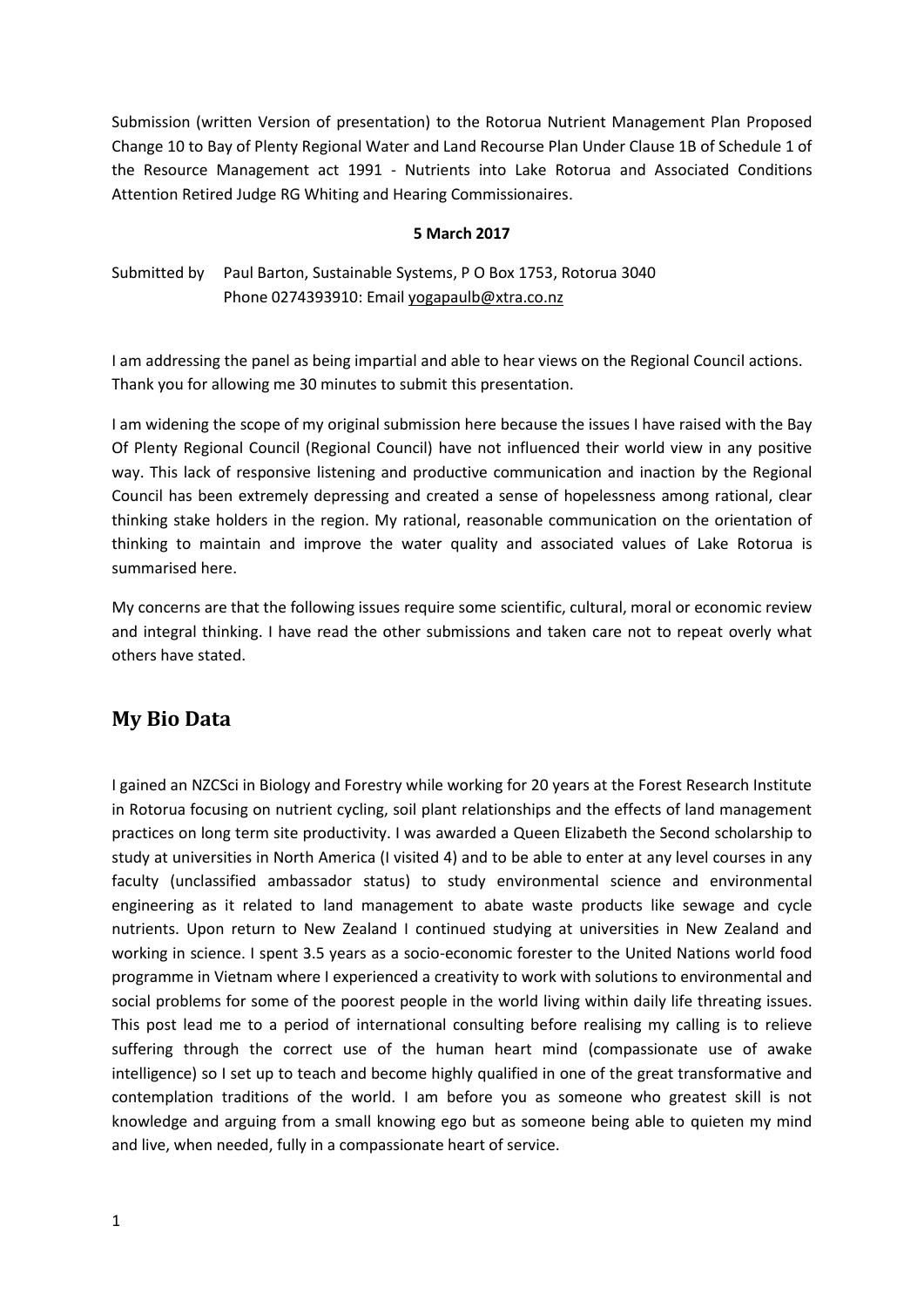In the 1980s I requested the Rotorua District Council give me consent to subdivide land off a farm for soil water conservation and native flora protection and put it under the QU II Conservation Covenant scheme. This met with resistance and took over 2.5 years to achieve, now some 35 years later the Regional Council is requesting people retire native forest land from grazing and fence it off. I feel today I am still more forward looking than the current Councils.

# **Cause of the Lake Degradation Matched to the Solution of capping**

### **Latest Research - Nitrogen**

Legislating against nitrogen leaching from highly productive farms in New Zealand is premature as most scientific research to date on farming methods has focussed on productivity and not environmental protection. Conditioning farmers and reducing income and productivity lacks the faith we can manage our way out of the problems we have created and only recently become aware of. Recent scientific research shows that, it is the ammonia in urine falling on the paddocks in late autumn and early winter that is turned to nitrate and leached to the lake. This is the real source of nitrogen inputs to water bodies via the path through free draining volcanic soils in the central North Island **not the annual stocking rate**. The problem with nitrogen in agriculture is the amount of nitrogen falling on the pasture or soil during approximately May to July, therefore this is what should be capped. The process to convert the nitrogen to nitrate takes about 6 weeks. All a farmer with good quality pasture in the Rotorua Lake catchment needs to do to have an annual animal stocking rate much higher than the capped levels in the proposed change to rule 10 and still meet the proposed nitrogen leaching targets is to do one of the following:

- 1. Sell stock excess to the capped level, or take it off the farm out of the Rotorua Lake catchment, during late autumn early winter.
- 2. Place stock excess to the capped level in housing with urine collecting during late autumn early winter and then spread this collect excrement on the land in spring.
- 3. Or wait for science to refine existing products on the market or develop new ones that influence soil microbial activity which will hold the urine ammonia of late autumn early winter in the soil until spring.
- 4. Some combination of the above with other yet to be explored or purpose researched options such as carbon rich bed holding fields or enclosures.

The capping formula used by the Regional Council is overly restrictive in the light of the ongoing animal/soil/plant processes and farming options to mitigate nitrate leaching. The emphasis on stock numbers is a convenient compliance set up but relatively irrelevant to nitrogen leaching compared with farm management influences. Farm management for nitrogen conservation is a function of stock numbers over a specific period and the quality of pasture and its nitrogen uptake potential. . A stock number meeting the proposed cap may still leach more nitrogen than predicted if pasture growth is poor due to bad farm management and lack of over sowing etc. There are striking examples right now where heavily stocked farms are producing huge grass groth mass while those of low stocking at around the cap level are not cycling urine nitrogen back into pasture effectively due to poor pasture productivity even in the presence of fertilisation. The spirit of, and the art of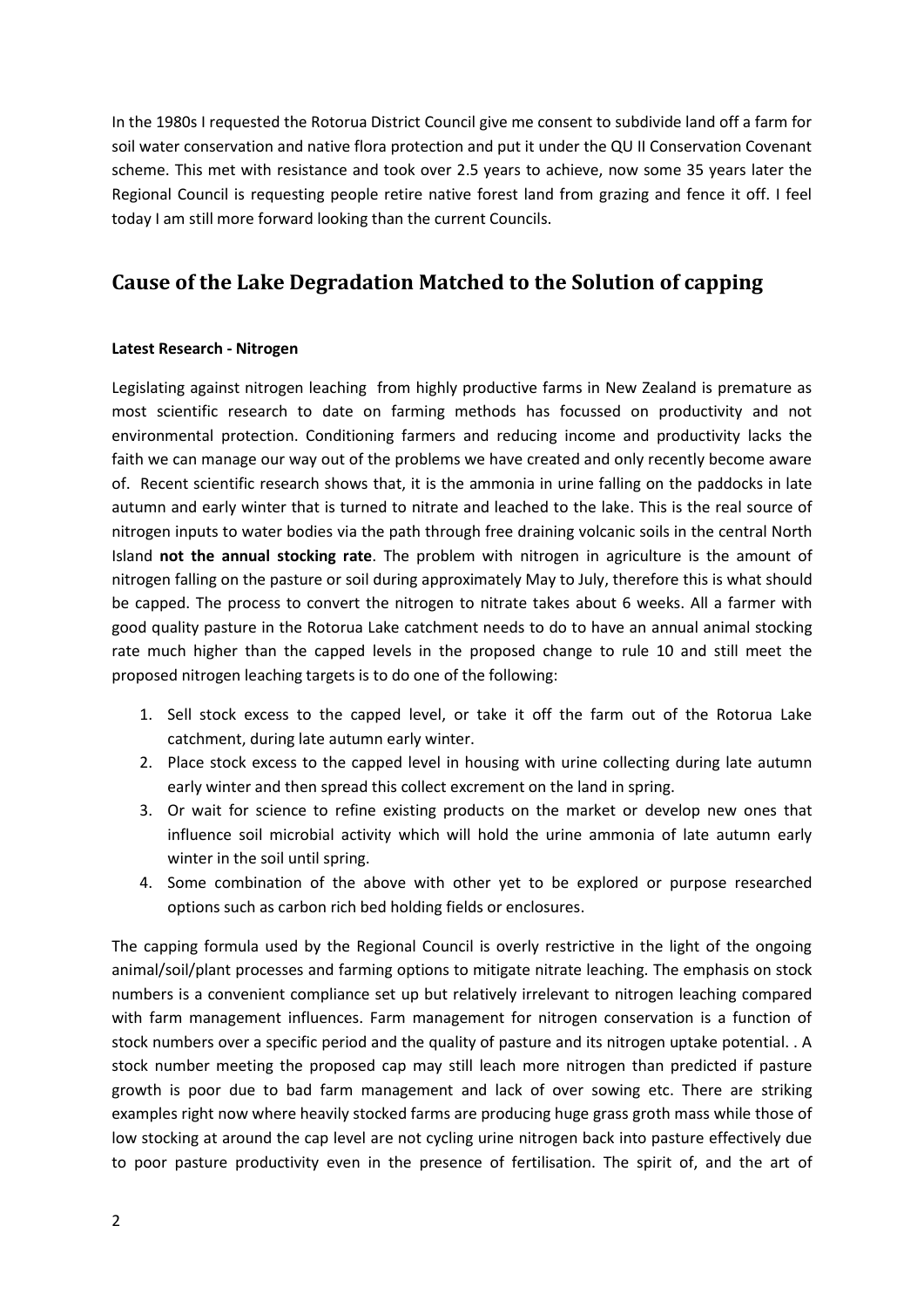nitrogen conservation on farms should be fostered and science should provide the means to direct farmers towards this. Compliance regarding nitrogen should focus on measureable farm management practices and not only on stock numbers.

It would appear reasonable to predict that fertilizer type and timing would have a huge bearing on nutrient losses especially phosphorus and this is a farm management practice requiring understanding and perhaps regulation.

There are indications that other crops, like Lucerne, may offer lower leaching rates of nitrogen when compared to pasture. Research may well show proposed Rule change 10 is obsolete in a few years by being overly restrictive an oversimplification (not including phosphorus conservation, stock numbers relative to season and pasture growth rate) so it should not be locked into legislation.

#### **Narrow Causal View**

Lake Rotorua is not only nitrogen limited but phosphorus limited at times and when nitrogen levels are low relative to phosphorus, blue green algal blooms are possible which creates a seriously negative situation. Limiting nitrogen leaching is not addressing phosphorus, faecal coliforms or sediment inputs to the Lake and may not be the best way to legislate to maintain the Lake quality. Regional Council evidence recommends regulating against phosphorus losses to the Lake but has not included it in the Rule change. We need to be very sure of the science on what the problem actually is and what the cause is and what the solution is and how to legislate for that. I am not convinced the current proposed plan covers this adequately and is clear enough about the management strategy of the soil and the Lake to truly meet the fair distribution of benefits and needs of all stake holders into the future. I feel the solution proposed by the Regional Council is grossly inadequate in serving the people of the region and users of the lake from a social, economic and environmental perspective.

#### **Phosphorus Levels and Inputs**.

To maintain Lake Rotorua water quality, phosphorus needs to be restricted along with nitrogen and not to restrict land use to limit phosphorus losses to the Lake is wrong. Phosphorus enters the Lake from all sediment creating activities like 4wd racing, farming, forestry, and any soil disturbance plus overland flow from heavy rain which contacts any phosphorus containing material located in the path of this overland flow. The Plan change 10 is deficient in phosphorous management at the land use level and for all land uses. If we cap farming we need to cap soil use activities including 4wd events, forestry, fertilisation, home gardens, road making, etc.

### **Trout as an Axionyms for Lake Quality and Lake Function and Use**

Lake Rotorua native flora and fauna has been significantly degraded by the introduction of (nonnative) trout and the values of British trout fishermen have dominated over, local Maori fishery values, and other options for Lake use for food and recreation and nutrient management. Why are all the Rotorua lakes stocked with trout and why are we not prepared to discuss other fish management options to provide other, perhaps better, outcomes than trout provide? We are prostituting our native lake flora and fauna for income generated by trout fishing for sport and ego and perhaps snobbery. No other introduced species is artificially reproduced and liberated into the wild with fines and imprisonment imposed for illegal harvesting. No refuge centres exist for native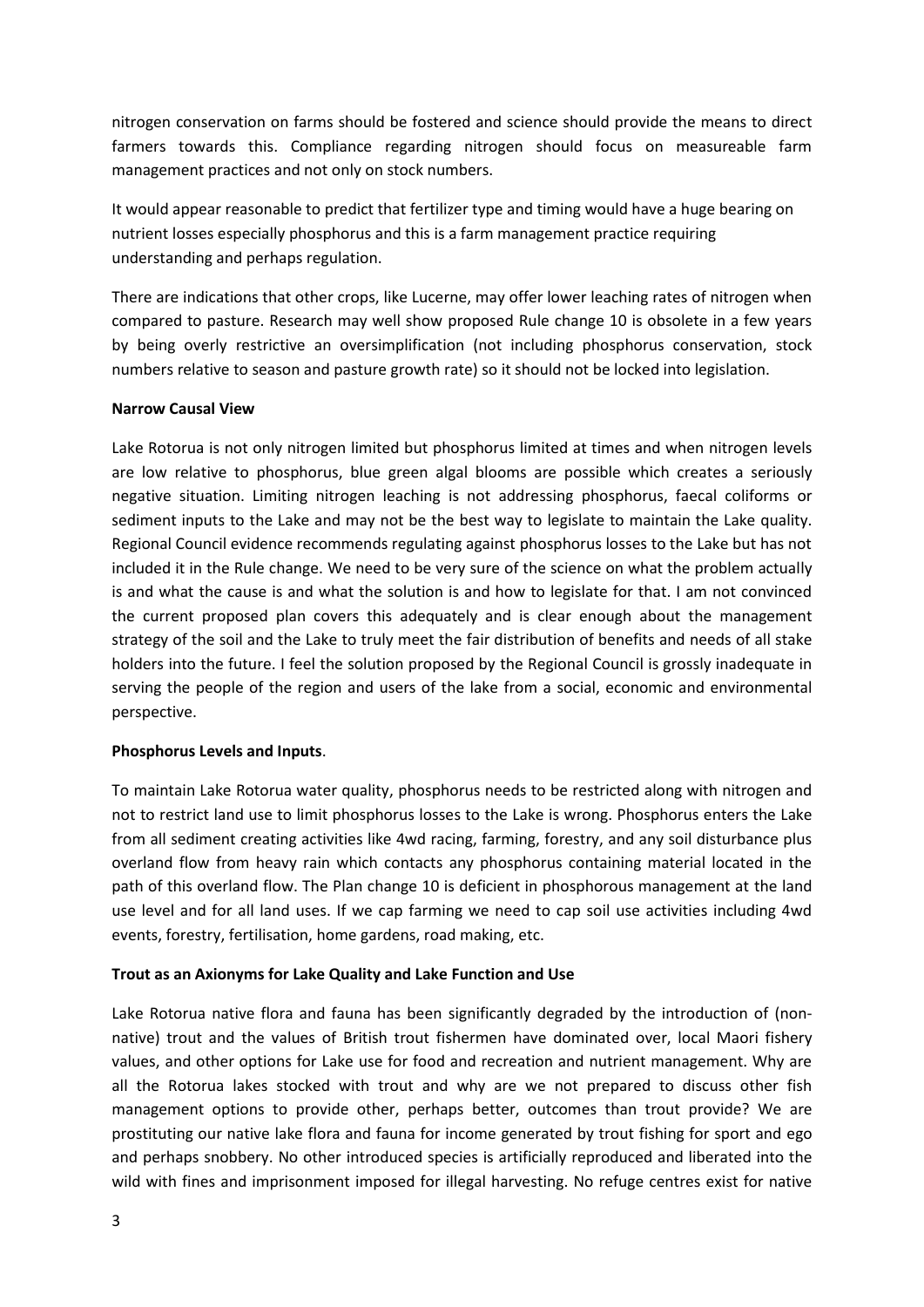fish and yet there are several for native birds. It is a subjective bias that warm fluffy native things are good and wet cold native things need no consideration. Trout should be either replaced by other species of fish or liberated in huge numbers and fished to a maximum to remove the maximum amount of nutrients from Lake Rotorua. We need sciences and economic assessment done of tourist values and domestic value to low income household from turning Lake Rotorua into a fish harvesting paradise to balance incoming nutrients to keep water quality to a desired standard. Please will the Hearing Panel advise this work be done to improve our nutrient budget forecasts, options and completeness? Many social and economic spinoffs may be present with this option.

#### **Holly Trout, and Un-Holly Catfish**

I have asked for the issue outlined above to be considered but I am just fobbed off by Council and one fish scientists talking at a Council science evening, while others scientists more international in hands on experience are totally in favour of the above. However, catfish are now in Lake Rotoiti and will surely get into Lake Rotorua and yet the Regional Council continues to spend ratepayer's money to remove the catfish "bio security breach" even though:

- science and experience shows catfish cannot be eradicated without poisoning the total lake system (not an option at present),
- Council does not know how the catfish got there so they will likely continue introducing.

Who ranked and on what grounds, one invasive non-native species as being totally acceptable and godlike (trout) while ranking another (with food and nutrient removal values) to be totally unworthy (catfish)? Fresh water systems are the highest produces of protein per unit area in the world and can allow large nutrient export from the water via fish removal. We are not exploring this fact and utilising it to make a unique Rotorua fishery for families and visitors to enjoy and benefit from. The benefits would be economical, social and environmental.

### **Aquaculture**

Increasing nitrogen and phosphorus removal from Lake Rotorua from increasing fish harvest has already been discussed. Other forms of Aquaculture have the ability to remove large amounts of the problem nutrients without any negative environmental impact. Other options needing real scoping and consideration for improving lake quality while providing increased employment, revenue and social good, these are:

- 1. Algae harvesting for food (Corella and Spirulina as examples)
- 2. Algae harvesting for bio deasil generation, which would provide revenue and offset some of the non-renewable fuels used in the tourism industry. Promoting a sustainable Rotorua and sustainable tourism is a worthy objective for future planning in the region.
- 3. Muscle farming has huge water cleaning ability and high productivity.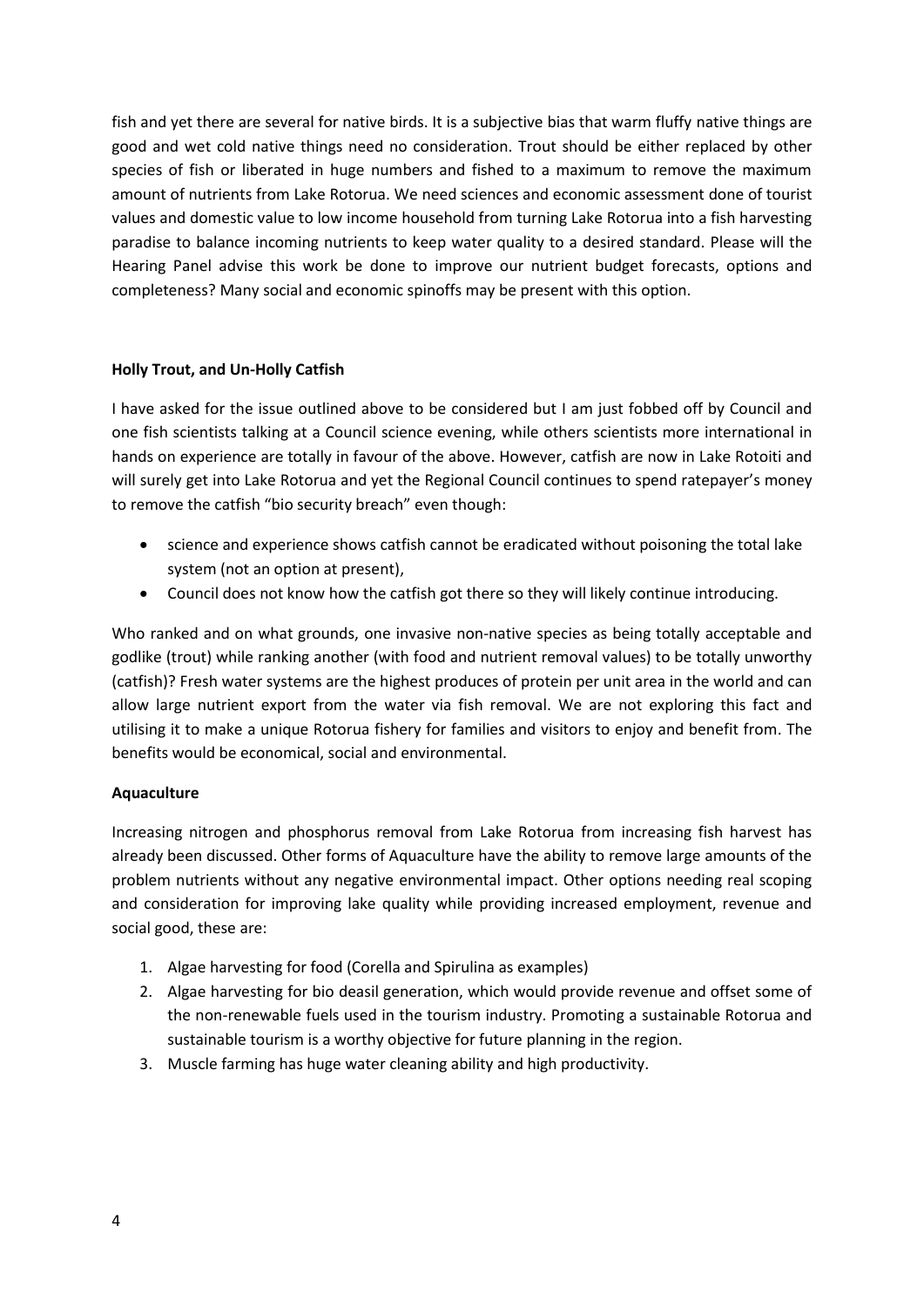## **Unethical Apportioning of Pollution Quota**

It is morally wrong to marginalise and penalise a fundamental human survival actively like food producing (farming) and not penalise or legislate a worse overall polluting activity more threatening to our survival (tourism). Degradation of climate and air quality is happening through tourism and associated greenhouse gas emissions which are carried out for subjective please and financial reward derived from those seeking pleasure. It will be insanity to aim at a low nutrient budget for a lake while supporting and encouraging global pollution in which, in the extreme, the Lake or we would not survive in resulting environment anyway. Capping farming activity on Nitrogen leaching alone and not capping all pollution activities is morally wrong, destabilising the fundamentals of human existence (food productivity) and letting fun and money win over the order of priorities for human survival. Unrestrained tourism and travel is an attempt at unrestrained pollution (oil on road, extra sewage, extra nutrient into the catchment to feed these travellers, freedom camping nutrient inputs, and fossil fuel burning and associated climate changes, etc.). This is totally insulting to clear thinking residents of Rotorua who work and love the land and live it rather than playing sensually with it and leaving after a little while without a care for their pollution footprint.

At present the greatest pollution source to Lake Taupo is freedom camper excrement into waterways. With 175,000 formal visitor bed nights a month in Rotorua it is reasonable to expect the freedom camping and tourist activity excrement load on Lake Rotorua is currently large and unaccounted for in modelling or capping restrictions. Sorry guys if you freedom camp only one toilet time a day into a correctly sewer location so we can put it in the lake, not you.

# **Reginal Council Accountability**

#### **Poor Use of Funds and Land Ownership/ Rates**

Regional Council staffs have used ratepayers' money to spray and crush gorse and prepare and plant public land for pine plantation without correct legal land owners consent. The rightful owners have subsequently stalled after considerable funds were spent and the option of pines has been dropped. This can continue as the funding is given for gorse conversion and credits payment without these agreements being written into the land titles. This is gross miss use of Regional Council rates funded budget. Further the values used for nitrogen leaching for gorse are based upon calculations with too little research and are likely wrong and so the nitrogen gorse credit funding and associated land use encouragement schemes are erroneous and likely distort nitrogen budgets and forecasts.

### **Land Ownership**

Further Regional Council and District Council DO NOT support the identification of land ownership to the public when it is Maori land so neighbours cannot assert legal fencing, invasive weed control across property borders and stock care rights and cost settled. This is unfair and dysfunctional and the sacred Maori land that grows gorse and might produce large nitrogen leaching loads to the Lake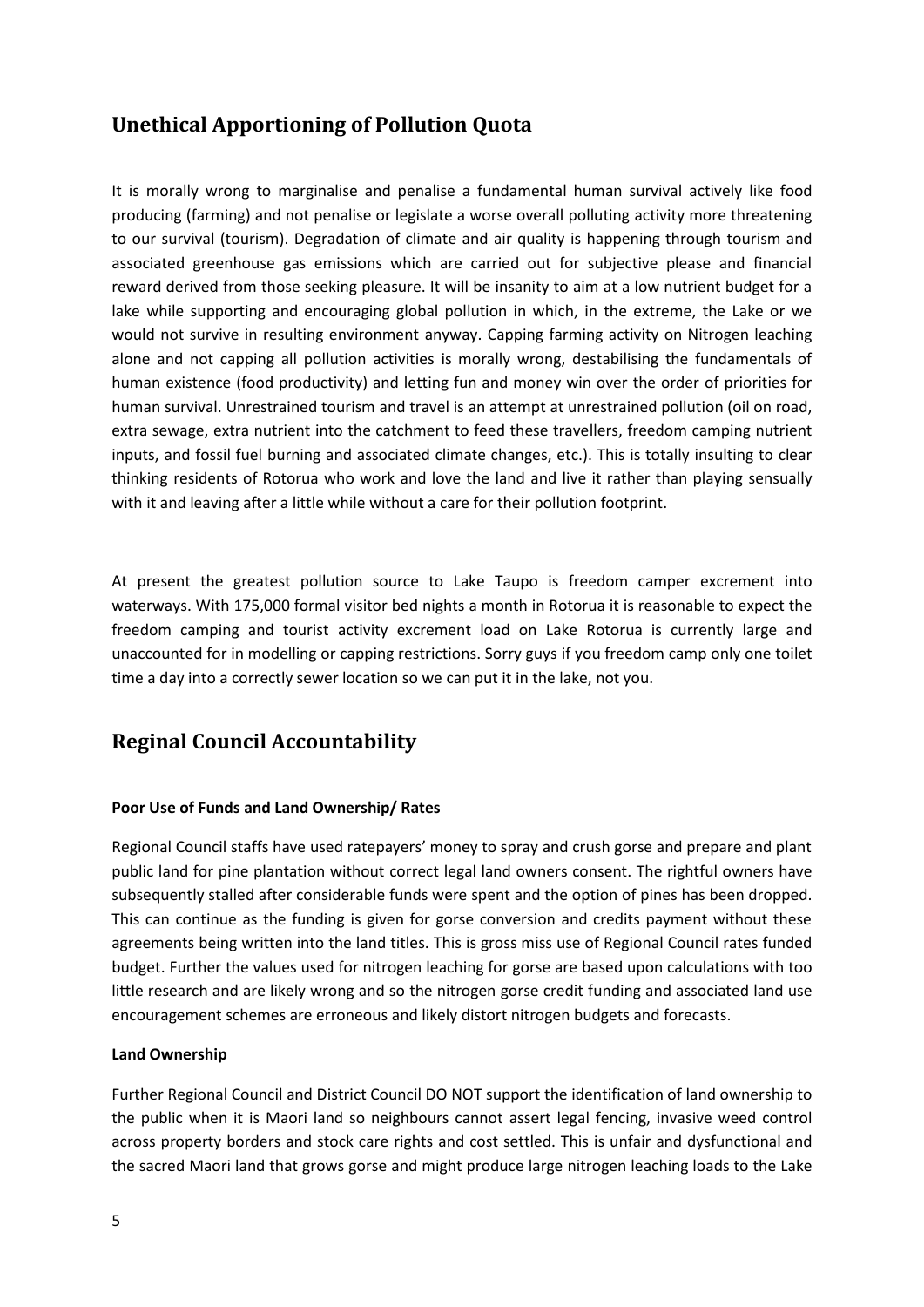and has been left alone for years while the high end production unit farm is proposed to be penalised under the Resource Management Act. Shall we even consider the no rates paid on many blocks of Maori land!

#### **Deaf Council**

I have talked to many councillors both Regional and District and have applied for Jobs with discussion at the Regional Council, interviewed farmers and attended meeting. The Regional Council has lost listening ability due to shrinking of their world view into the upper right quadrate (objective bias thinking). The bias of their perspective of the world (through the top level staff coloured lenses) has created a great deal of stress in the farming community. "We" space (listening and hearing others view - lower left quadrate) by the Council is limited by the Regional Council's view and their pathological attempt to change the views of those who oppose the Council view. The Council does not listen to hear the world view of others and so misses options for change and marginalised those with creative ideas and proposals. Limiting and capping farms into the future without adequate review and investigation of options and all issues is wrong. More investigation and economic and technical feasibility is required into:

- 1. Low nitrogen leaching farming methods with associated stock and crop management options. Taupo legislation on capping farmers is based upon wrong assumptions around nitrogen leaching in winter and the leaching rate under Lucerne and inadequate economic impact assessments.
- 2. Higher nutrient removal options for fisheries and aquaculture on Lake Rotorua.
- 3. Integrated and fair pollution management and financial penalisation and capping across all sectors and activities in the catchment including coffees, sightseeing, industries and populations and associated sewage and bed nights.

Council has become a bureaucratic nightmare to deal with and has limited ability to think outside nitrogen, status quo trout lake values and tourist water adventure on the Lake Rotorua. I get the feeling many Council Staff do not care about the implications of their actions upon the lives of farmers and the region as a totality. Let us have some fresh brain and storm it to get some progress here. Quick fix capping farmers is not going to work well, not going to support a vibrant growth of the region and other better options should be reviewed and used.

## **Sewage**

The existing sewage pre-treatment and land treatment system removes phosphorus and a lot of nitrogen. The Rotorua Lakes District Council (RLDC) has breached the water right conditions for the land application to the forest which has allowed the land owners of the site to threaten perpetuity rights to be reneged due to non-compliance. Basically the RLDC were fired but asked to resign. So now the RLDC aim to treat the wastewater more intensely in plant and discharge to Lake Rotorua so the land owners can have their wish to have the land treatment taken out of Whakarewarewa Forest. This will likely lead to a Phosphorus loading increase and we know from experience the Council will breach water right condition for both nitrogen and phosphorus into the Lake but unlike farmers no individual Council member will suffer financially from this, while farmers are being set up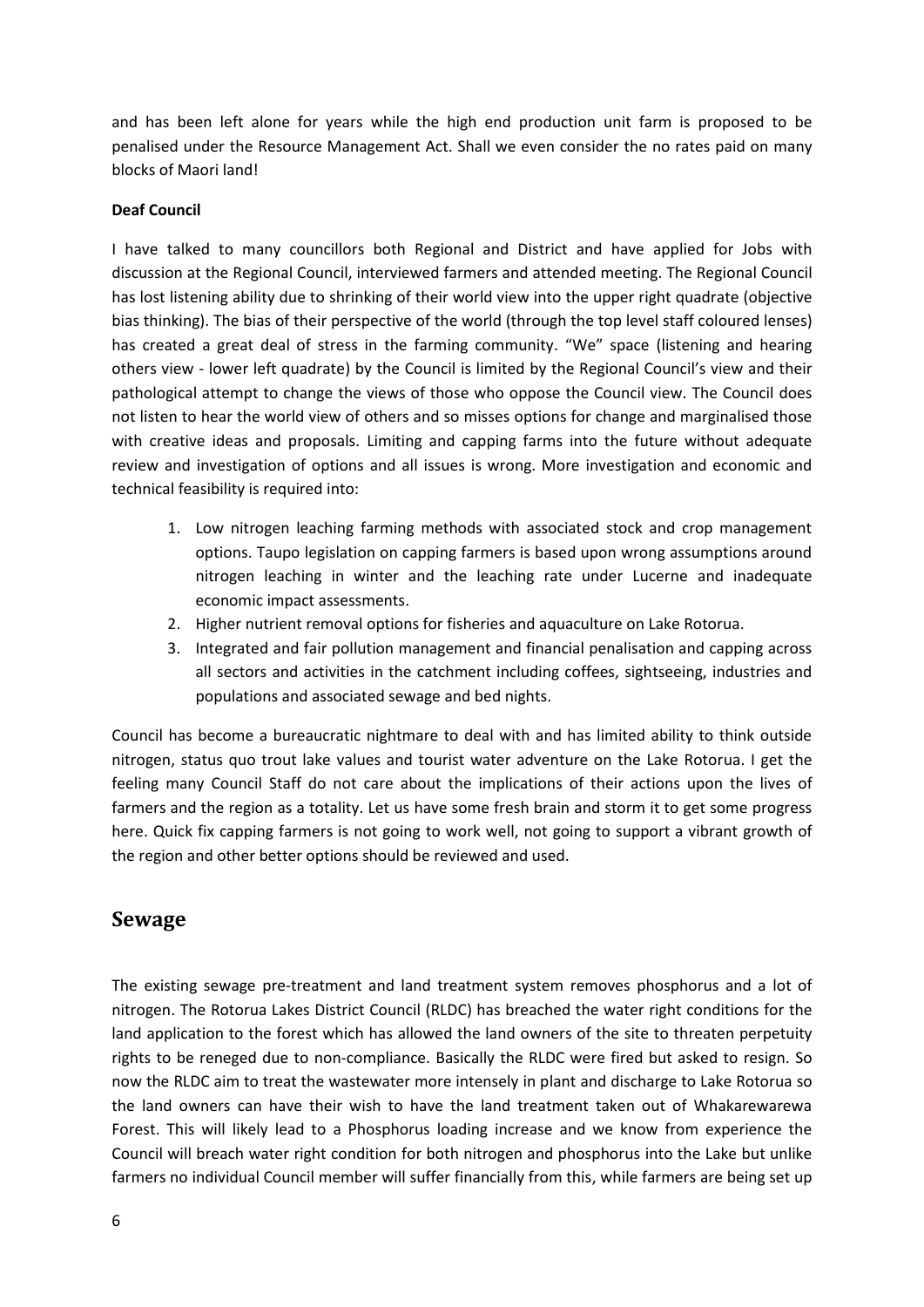to be financially penalised (or even prison) from the start to meet nitrogen discharge requirements. The Land Treatment Systems was built with provisions that other crops than pines and application rates be researched to optimise the system into the future. To my knowledge once the system was built none of this work was done and the spirit of the land treatment system has been degraded. Furthermore why are we not considering capping population growth and tourism growth in Rotorua in line with capping farms so inputs for increasing sewage volumes are not a paradox to the farming community. More options and approaches are required across all sectors for fairness. More investigations should be carried out for land application and reuse of sewage and perhaps the overall integrated capping of population is required so the systems applied are fair and morally correct.

### **Economic Impacts**

In the Taupo case, economic modelling of the individual farm costs of the capping was not accurately canvassed. Equally, robust modelling of the regional costs of the capping where not used to inform the decision making. Experience is showing that modelling carried out by farmers at the time (of the proposed cap) to be more correct than incorrect. Research since carried out by AgResearch Ltd has shown that the cost of the capping at an individual farm level is in the order of a 27% reduction in profit per hectare. (Ref: Legard S F, Rendell J, Falconer S, White T, Barton S and Barton M 2016 Nitrogen Footprint of beef produced in a nitrogen-constrained Lake and marketed for a price premium based on a low environmental impact. Proceedings of the International Nitrogen Initiative Conference. Melbourne Australia. p4).

Has the BOP Regional Council accurately modelled the economic impact of the capping and stocking levels restriction on the individual farm unit and on the wider community economic and social costs. Under section 32 of the Resource Management Act the Regional Council is obliged to accurately model economic impacts of legislation and cannot apply legislation with adverse economic impact without social agreement. To date I have not seen robust economic modelling and projected forecasts for capped farms in the Rotorua Lake catchment only global summaries by Regional Council staff that no problem exists. I have seen examples of Council staff attempting to persuade farmers and me that farmers may well be better off financially when capped and other such coercive, irrational subjective attempts to have their own world view accepted and implemented. Would the Regional Council like to operate in an environment of no rate income increase for 20 years with increasing costs? Absolutely NOT. We need solution based exploration and I have listed plenty for inclusion. Who is ultimately being paid to do that job and where is the creative thinking happening??